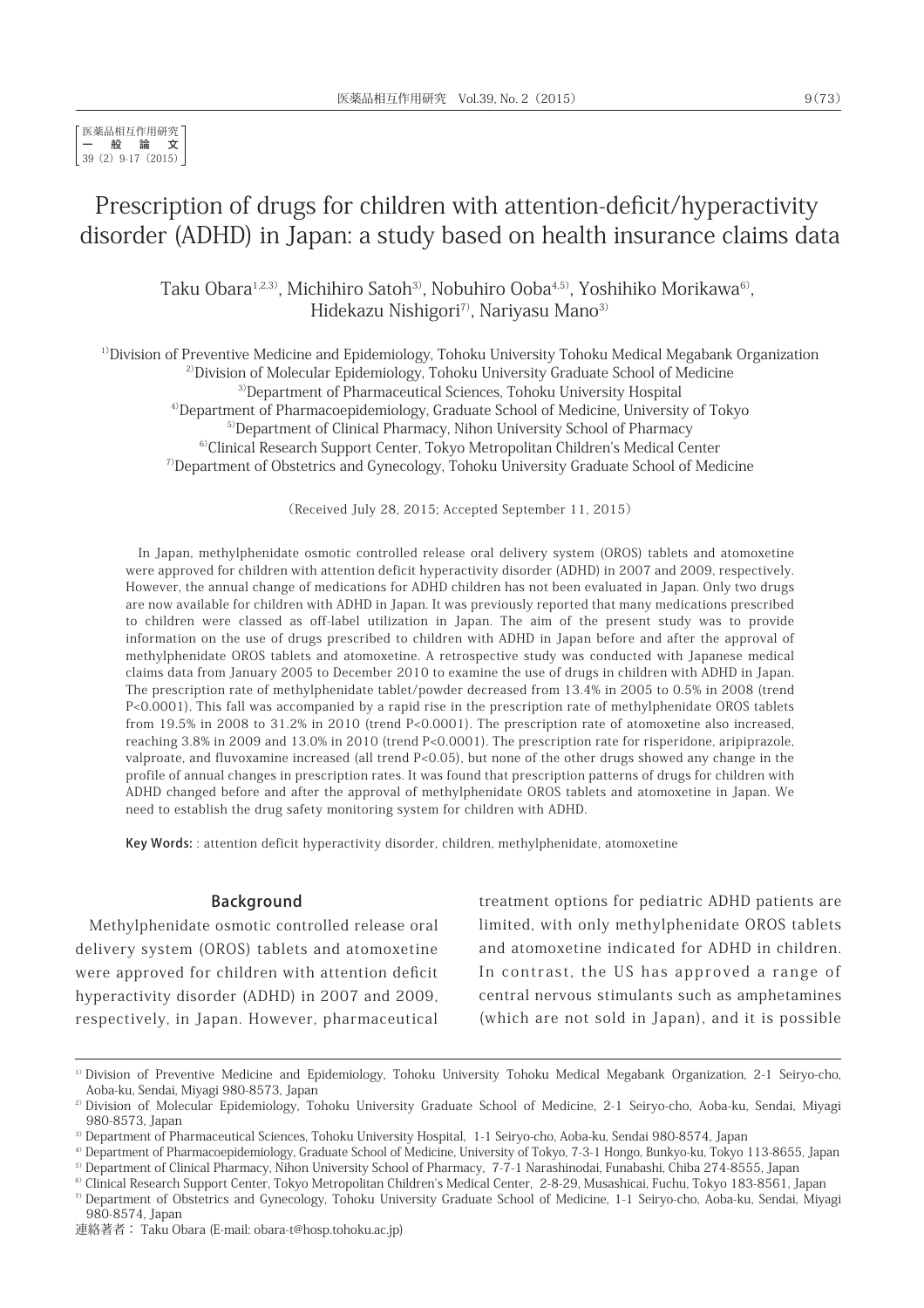that some of these medications available overseas have been used off-label for pediatric ADHD patients in Japan. In fact, a report by a research group of the Ministry of Welfare over 10 years ago stated that 76.6% of medications prescribed to children were classed as off-label utilization (http://mhlw-grants.niph.go.jp/ niph/search/NIDD00.do?resrchNum=199900758 A). Also, in foreign countries, off-label drugs are often used for children with ADHD<sup>1)</sup>. However, the annual change of usage of medications for ADHD children before and after the approval of methylphenidate OROS tablets and atomoxetine for children with ADHD has not been evaluated in Japan. The aim of the present study was to clarify the annual change of usage of medications among children with ADHD in Japan before and after the approval of methylphenidate OROS tablets and atomoxetine.

#### Methods

# 1. Subjects

Health insurance claims data held by the Japan Medical Data Center  $(\text{JMDC})^{2}$  were used. Of the 3,667,503 National Health Insurance beneficiaries between January 1, 2005 and June 30, 2011, the JMDC held in its database the claims data for 2,844,948 people (77.6%) for whom claims had been issued. In conducting this study, the claims data of patients aged 2 to 17 years with an International Classification of Diseases (ICD)-10 diagnosis of F80-F89 (disorders of psychological development) and/or F90-F98 (behavioral and emotional disorders with onset usually occurring in childhood and adolescence), were received from a total of 823,354 patients aged under 20 years for whom a health insurance claim had been processed. The target of the analysis was pediatric patients newly diagnosed with ADHD (F90.0 in ICD-10) within the period from January 1, 2005 to December 31, 2010. Patients reaching 18 years of age during the target analysis period were excluded from the prescription data for that year and subsequent years.

# 2. Comorbidities

According to the Japanese guidelines on the diagnosis and treatment of ADHD<sup>3)</sup>, comorbidities fall into the categories of behavioral disorders, emotional disorders, nervous habits, and developmental disorders. Under the ICD-10 classification, ʻbehavioral disorders' corresponds to conduct disorders (F91) including oppositional defiant disorder (F91.3) and unsocialized conduct disorder (F91.1); ʻemotional disorders' corresponds to phobic anxiety disorders (F40), other anxiety disorders (F41), adjustment disorders (F43.2), mood disorders (F30-39), and obsessive-compulsive disorder (F42); ʻnervous habits' corresponds to nonorganic enuresis (F98.0), nonorganic encopresis (F98.1), tic disorders (F95), nonorganic sleep disorders (F51), sleep disorders (G47), and stuttering [stammering] (F98.5); and ʻdevelopmental disorders' corresponds to specific developmental disorders of scholastic skills (F81), specific developmental disorder of motor function (F82), and pervasive developmental disorders (F84), and patients not falling under any of the above were defined as having ʻno developmental disorders'.

### 3. Data collection method

Hospital admission/non-admission claims data submitted when a patient attended a hospital or clinic, and pharmacists' fee claims data submitted when a drug was dispensed by a pharmacy based on a prescription were used. The name of the disorder, ICD-10 code, and date of diagnosis were extracted from the hospital admission/ non-admission claims data. The brand name, generic name, and dosage of the prescribed medication were extracted from the hospital admission/non-admission claims data and pharmacists' fee claims data. The year, month, and day of prescription could be extracted from the pharmacists' fee claims data, but since the exact prescription date does not appear in hospital admission/non-admission claims data, the prescription date was defined as the first day of the month of medical examination. Where there was overlap of pharmacists' fee claims data and hospital admission/non-admission claims data, the pharmacists' fee claims data took precedence because of the greater precision of the prescription date. The World Health Organization - Anatomical Therapeutic Chemical (WHO-ATC) codes using the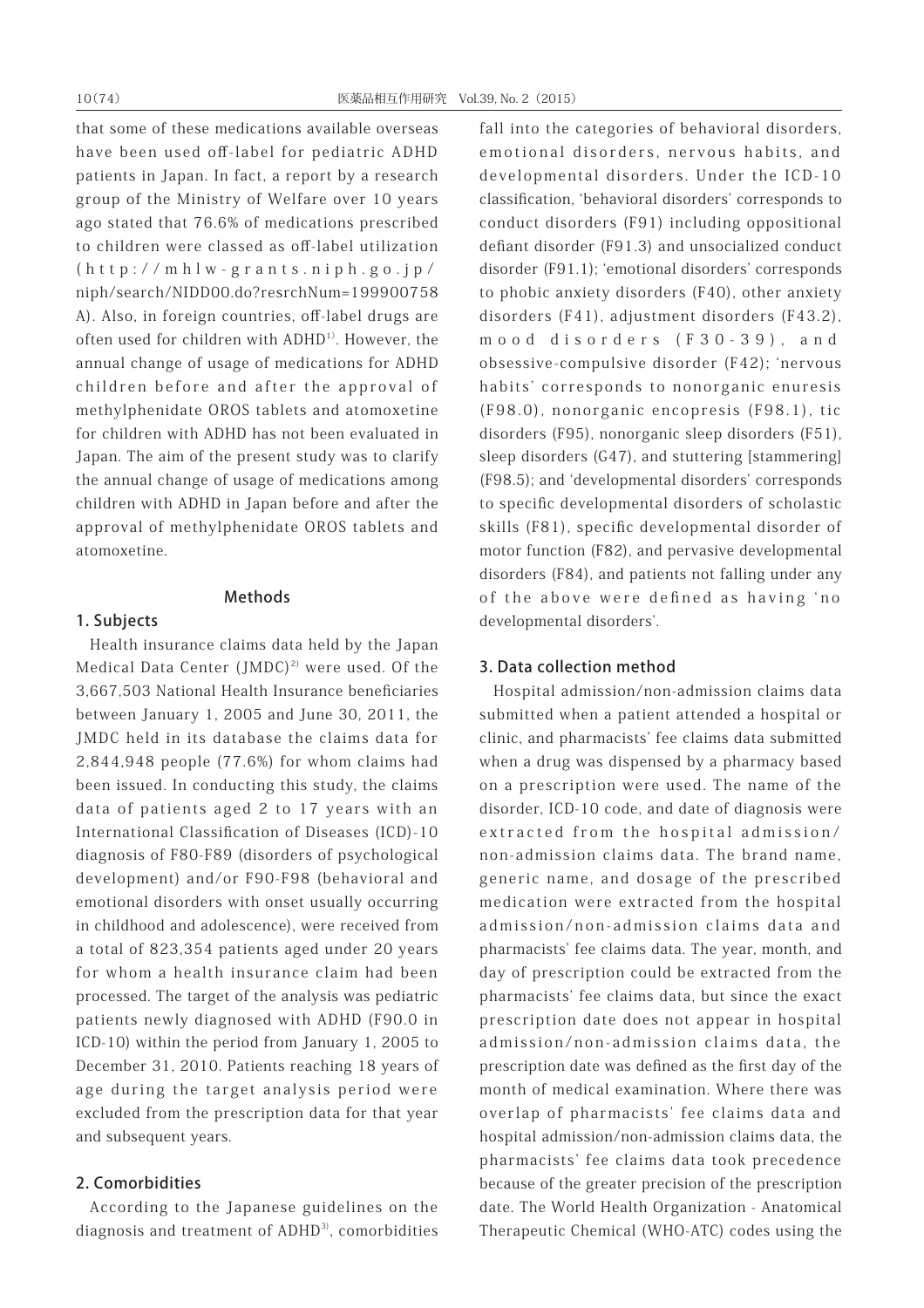ATC classification system, first published in 1976 by the WHO Collaborating Centre for Drug Statistics Methodology, were assigned to each medication $4$ <sup>0</sup>.

## 4. Extraction and tabulation of drug data

The claims data used in this research contained 339 drug types as classified by ATC class name and 2,585 drug types by generic name. For this research, drugs excluding ʻother general anesthetics', ʻinhalational anesthetics', ʻother local anesthetics', ʻtopical local anesthetics', ʻinjected local anesthetics', ʻnon-narcotic and antipyretic analgesics', ʻdrugs used in opioid dependence', and ʻnarcotic analgesics' were extracted from the class of nervous system drugs, as identified by the initial WHO-ATC code ʻN'. Prescribed drugs were tabulated for each year from 2005 to 2010 to exclude the effect of variations in prescription over the course of a year. A drug was deemed to have been prescribed in a given year even if only prescribed once in that year. In order to calculate prescription rates, the number of patients prescribed a particular drug was taken as the numerator, and the cumulative number of ADHD patients under 18 years of age up to the end of each prescription year was taken as the denominator. Tabulation was done for each ATC class name and generic name, and as a rule, dosage form was ignored. However, because of differences in the approval conditions of methylphenidate OROS tablets and other dosage forms, and differences of the prescription rates between diazepam suppositories and other dosage forms,

prescription rates for these two forms were tabulated separately. Prescription rates for each comorbidity in 2010 were calculated to ascertain annual changes in all extracted ATC class names and the generic names of the 30 most frequently prescribed drugs in 2010, and to investigate differences according to comorbidity.

## 5. Statistical analysis

To analyze the relationship between years and age or sex, we compared means and proportions using analysis of variance (ANOVA) and the chui-square test for univariate analysis. We examined trends in prescription medications using multiple logistic analyses with adjustments for sex and age. The values are expressed as means +/ standard deviation unless otherwise noted. All data were statistically analyzed using SAS version 9.3 software (SAS Institute, Cary, NC, USA). The level of significance was P<0.05.

## Results

The prevalence of pediatric ADHD patients slightly increased (Table 1), with boys accounting for over 85% in each year. In each ATC class name, there was a consistent increase from 2005 to 2010 in prescriptions of psychostimulants, all other agents affecting the central nervous system, and atypical antipsychotics (trend P<0.0001). Psychostimulants had the highest prescription rate of all these drug classes in 2010. Other ATC class names other than selective serotonin reuptake inhibitors (SSRIs) showed no consistent annual changes in prescription rates (Table 2).

| Year of diagnosis                                                                                            | 2005          | 2006          | 2007          | 2008          | 2009           | 2010           | P        |  |  |  |
|--------------------------------------------------------------------------------------------------------------|---------------|---------------|---------------|---------------|----------------|----------------|----------|--|--|--|
| Number of all patients<br>aged 0-20 years in<br>the database                                                 | 42.071        | 45.125        | 47.442        | 112.695       | 163,496        | 258.431        |          |  |  |  |
| Cumulative number of<br>ADHD patients, n (%<br>the all patients<br>of<br>aged 0-20 years in<br>the database) | 67 (0.16)     | 144 (0.32)    | 245 (0.52)    | 430 (0.38)    | 665 (0.41)     | 1,021(0.40)    | < 0.0001 |  |  |  |
| Age, years                                                                                                   | $8.3 \pm 3.2$ | $8.7 \pm 3.1$ | $9.5 \pm 3.1$ | $9.9 \pm 3.2$ | $10.1 \pm 3.2$ | $10.6 \pm 3.3$ | < 0.0001 |  |  |  |
| Boys, $n$ $(\%)$                                                                                             | 66 (98.5%)    | 125 (86.8%)   | 215 (87.8%)   | 380 (88.4%)   | 577 (86.8%)    | 874 (85.6%)    | 0.06     |  |  |  |

Data are expressed as mean ± standard deviation or percentage. ADHD, attention deficit hyperactivity disorder.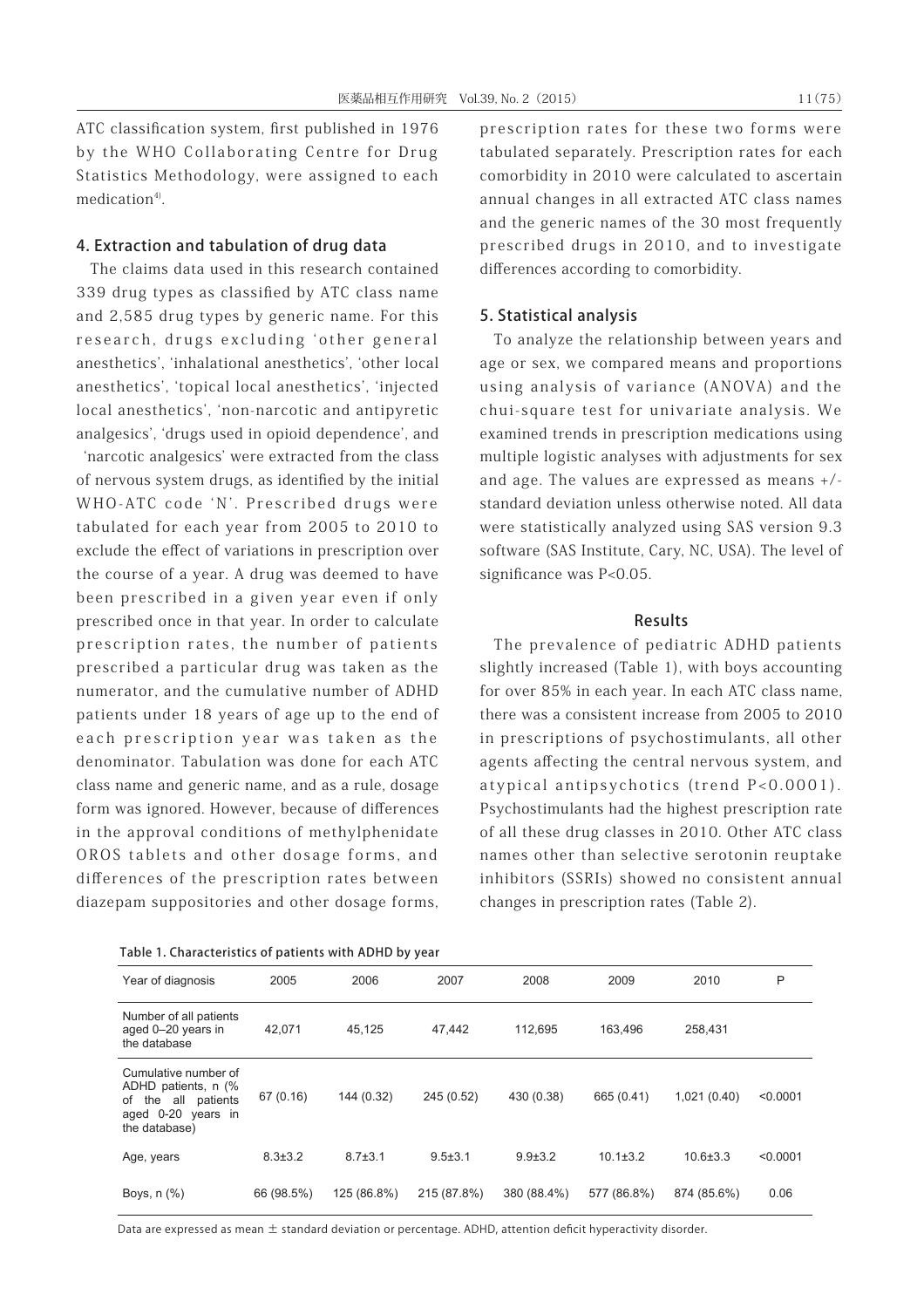Figure 1 shows annual changes in prescription rates for methylphenidate tablet/powder, methylphenidate OROS tablets, and atomoxetine. The prescription rate of methylphenidate tablet/powder decreased from 13.4% in 2005 to 0.5% in 2008 (trend P<0.0001). This fall was accompanied by a rapid rise in the prescription rate of methylphenidate OROS tablets from 19.5% in 2008 to 31.2% in 2010 (trend P<0.0001). The prescription rate of atomoxetine also increased, reaching 3.8% in 2009 and 13.0% in 2010 (trend P<0.0001). The prescription rate for risperidone, aripiprazole, valproate, and fluvoxamine increased (all trend P<0.05), but none of the other drugs showed any change in the profile of annual changes in prescription rates (Figure 2, Table 3).

Table 4 shows drug prescription rates for each comorbidity in 2010. Prescriptions were given for

developmental disorders in 406 patients, anxiety and other emotional disorders in 123 patients, epilepsy in 112 patients, tic disorders and other nervous habits in 88 patients, and behavioral disorders in 12 patients. Prescription rates for patients with emotional disorders and epilepsy were relatively higher than for other comorbidities. For emotional disorders, the rates were 52.0% for methylphenidate OROS tablets, 12.2% for fluvoxamine, and 10.6% for aripiprazole, and for epilepsy, the rates were 37.5% for valproic acid, 19.6% for carbamazepine, and 17.0% for triclofos. In patients with no developmental disorders, not only methylphenidate OROS tablets (18.7%) and atomoxetine (6.8%) but also risperidone (2.3%), valproate (0.4%), triclofos (1.9%), and aripiprazole (1.0%) were prescribed.

| Table 2. Annual changes of drug prescriptions among children with ADHD |  |  |  |
|------------------------------------------------------------------------|--|--|--|
|                                                                        |  |  |  |

| Prescription year                      | 2005 | 2006 | 2007 | 2008 | 2009 | 2010 |                                   |
|----------------------------------------|------|------|------|------|------|------|-----------------------------------|
| Cumulative number of ADHD patients, n  | 67   | 144  | 245  | 430  | 665  | 1021 | Sex- and age-<br>adjusted trend P |
| Prescription rate, %                   |      |      |      |      |      |      |                                   |
| Psychostimulants, etc.                 |      |      |      |      |      |      |                                   |
| Psychostimulants                       | 13.4 | 11.1 | 9.0  | 20.0 | 22.7 | 31.5 | < 0.0001                          |
| All other central nervous system drugs | 0.0  | 0.7  | 0.0  | 0.0  | 4.4  | 13.5 | < 0.0001                          |
| Antipsychotics                         |      |      |      |      |      |      |                                   |
| Atypical antipsychotics                | 1.5  | 0.0  | 0.8  | 5.6  | 6.6  | 11.6 | < 0.0001                          |
| Other antipsychotics                   | 1.5  | 2.1  | 0.8  | 0.7  | 0.5  | 2.0  | 0.7                               |
| Antidepressants                        |      |      |      |      |      |      |                                   |
| SSRI antidepressants                   | 0.0  | 0.0  | 0.4  | 1.2  | 1.1  | 2.5  | 0.007                             |
| SNRI antidepressants                   | 0.0  | 0.0  | 0.0  | 0.0  | 0.0  | 0.2  | <b>NA</b>                         |
| Other antidepressants                  | 3.0  | 2.1  | 1.6  | 1.6  | 1.4  | 1.9  | 0.3                               |
| Antianxiety / mood stabilizer drugs    |      |      |      |      |      |      |                                   |
| Antianxiety drugs (tranquilizers)      | 3.0  | 3.5  | 1.2  | 2.1  | 2.0  | 3.0  | 0.7                               |
| Mood stabilizers (antimanic drugs)     | 0.0  | 0.0  | 0.0  | 0.2  | 0.2  | 0.1  | 1.0                               |
| Psychotropic drugs (either of above)   | 17.9 | 15.3 | 12.2 | 24.2 | 29.0 | 45.5 | < 0.0001                          |
| <b>Others</b>                          |      |      |      |      |      |      |                                   |
| Antiepileptic drugs                    | 6.0  | 5.6  | 5.3  | 5.8  | 6.0  | 8.5  | 0.1                               |
| Barbiturates, single drug              | 1.5  | 1.4  | 0.4  | 0.5  | 0.9  | 0.6  | 0.6                               |
| Non-barbiturates, single drug          | 4.5  | 6.3  | 2.9  | 3.3  | 3.8  | 4.9  | 0.3                               |
| Parkinson's disease / syndrome drugs   | 0.0  | 0.7  | 0.0  | 0.7  | 0.9  | 1.2  | 0.2                               |
| Triptans for migraine                  | 0.0  | 0.0  | 0.0  | 0.0  | 0.0  | 0.1  | <b>NA</b>                         |
| Other drugs for migraine               | 0.0  | 0.0  | 0.0  | 0.0  | 0.0  | 0.1  | <b>NA</b>                         |
| Anti-vertigo drugs                     | 0.0  | 0.0  | 0.0  | 0.0  | 0.2  | 0.0  | 0.9                               |
| Nootropic drugs (cognitive enhancers)  | 0.0  | 0.0  | 0.0  | 0.0  | 0.0  | 0.1  | <b>NA</b>                         |

Prescription rates for each generic name were calculated as percentage values using the number of patients prescribed each drug as the numerator and the cumulative number of ADHD patients age <18 years up to each prescription year as the denominator. ADHD, attention deficit hyperactivity disorder; SNRI, serotonin and norepinephrine reuptake inhibitor selective; SSRI, selective serotonin reuptake inhibitor. NA, not applicable (because of the limited number of drug prescription)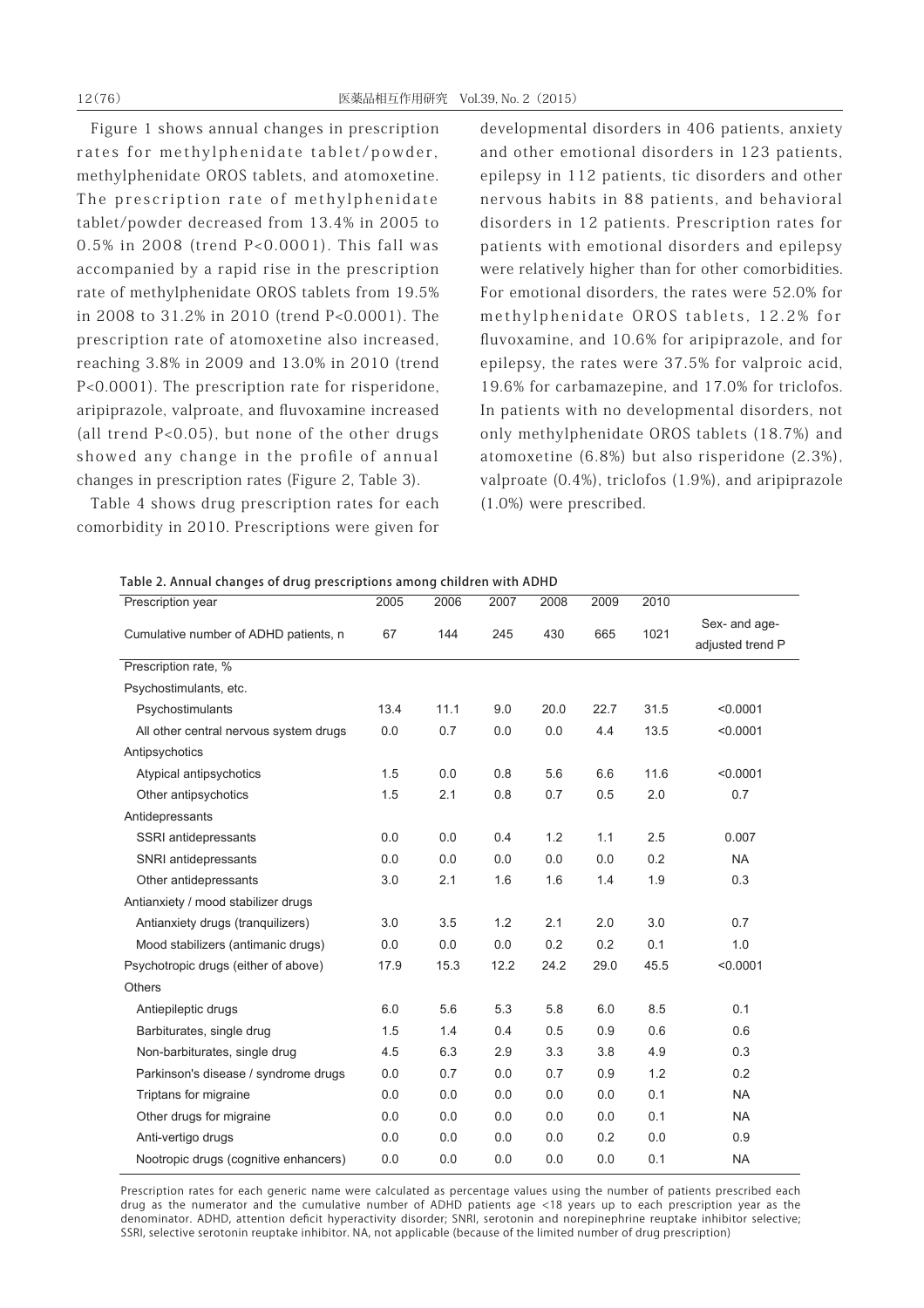

Figure 1. Annual changes of prescription rates of methylphenidate tablet/powder, methylphenidate OROS tablets, and atomoxetine for children with ADHD in Japan

Prescription rates of methylphenidate tablet/powder, methylphenidate OROS tablets, and atomoxetine were calculated as percentage values using the number of patients prescribed each drug as the numerator and the cumulative number of ADHD patients age <18 years up to each prescription year as the denominator. ADHD, attention deficit hyperactivity disorder; OROS, osmotic controlled release oral delivery system. All trend P values were <0.0001 after adjustment for sex and age.



#### Figure 2. Drugs whose prescription rates were in the top 3-10 for year 2010 and their annual changes

Prescription rates for each generic name were calculated as percentage values using the number of patients prescribed each drug as the numerator and the cumulative number of ADHD patients age <18 years up to each prescription year as the denominator. Because differences were seen in prescription rates for diazepam suppository and its other dosage forms, the prescription rates were calculated separately for the suppository. ADHD, attention deficit hyperactivity disorder. Trend P values were <0.0001 for risperdone, 0.002 for aripiprazole, 0.01 for valproate, 0.9 for carbamazepine, 0.7 for triclofos, 0.02 for fluvoxamine, 0.9 for diazepam suppository, and 0.7 for chloral hydrate after adjustment for sex and age.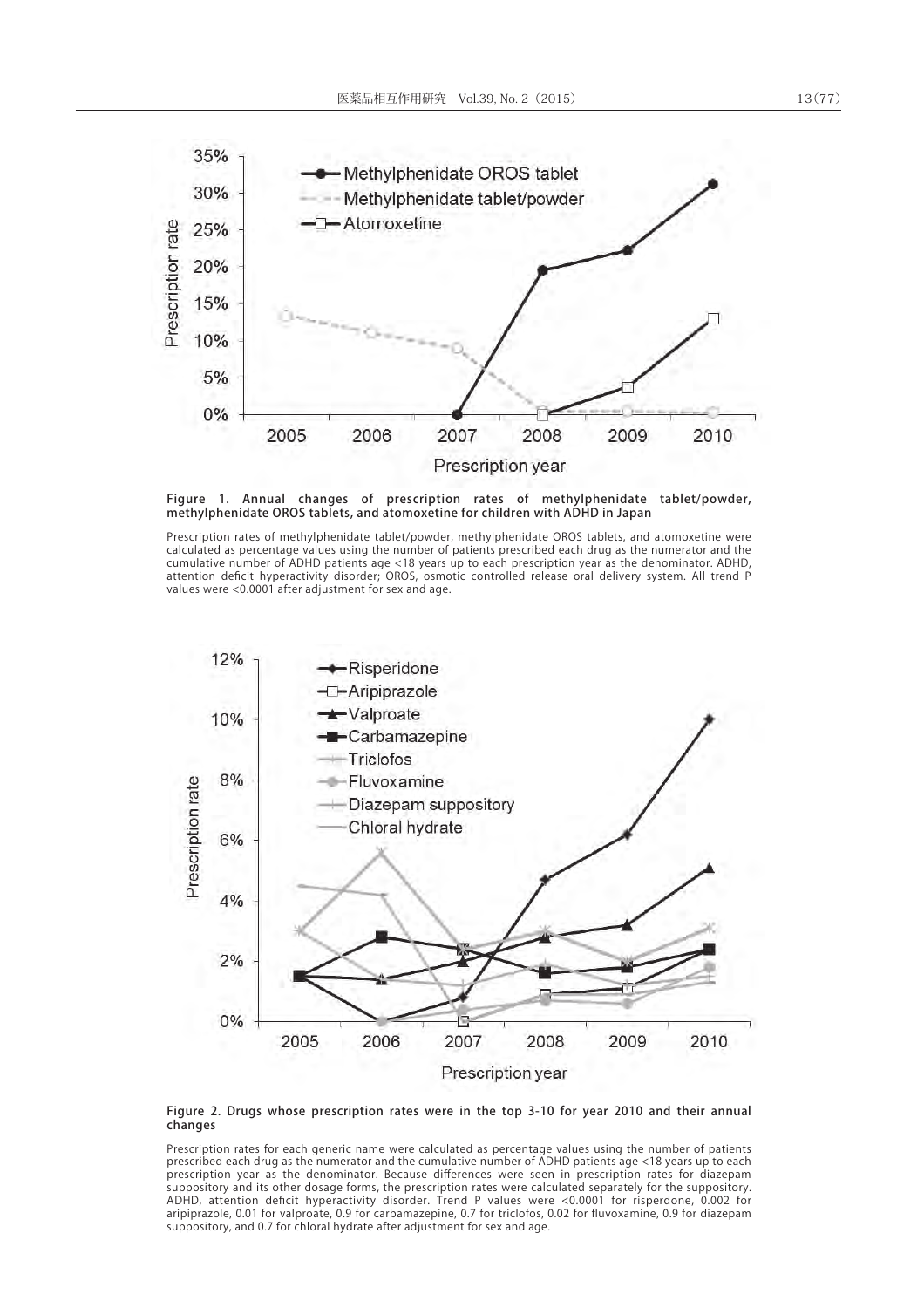| Year of diagnosis                     | 2005 | 2006 | 2007 | 2008 | 2009 | 2010 |                                   |
|---------------------------------------|------|------|------|------|------|------|-----------------------------------|
| Cumulative number of ADHD patients, n | 67   | 144  | 245  | 430  | 665  | 1021 | Sex- and age-<br>adjusted trend P |
| Prescription rate, %                  |      |      |      |      |      |      |                                   |
| Hydroxyzine                           | 1.5  | 2.8  | 0.8  | 0.9  | 1.2  | 1.3  | 0.7                               |
| Clomipramine                          | 0.0  | 0.7  | 1.2  | 1.2  | 0.9  | 1.0  | 0.7                               |
| Imipramine                            | 3.0  | 1.4  | 0.4  | 0.5  | 0.3  | 0.8  | 0.1                               |
| Diazepam other than suppository       | 0.0  | 0.7  | 0.0  | 0.0  | 0.3  | 0.8  | 0.1                               |
| Sertraline                            | 0.0  | 0.0  | 0.0  | 0.5  | 0.5  | 0.8  | 0.2                               |
| Propericiazine                        | 1.5  | 0.7  | 0.4  | 0.2  | 0.3  | 0.7  | 0.8                               |
| Biperiden                             | 0.0  | 0.7  | 0.0  | 0.2  | 0.3  | 0.7  | 0.4                               |
| Clobazam                              | 1.5  | 0.7  | 0.8  | 0.7  | 0.8  | 0.6  | 0.2                               |
| Haloperidol                           | 0.0  | 0.7  | 0.0  | 0.2  | 0.2  | 0.5  | 0.6                               |
| Phenobarbital                         | 0.0  | 0.7  | 0.0  | 0.2  | 0.6  | 0.5  | 0.3                               |
| Clonazepam                            | 0.0  | 0.7  | 0.8  | 0.7  | 0.5  | 0.4  | 0.5                               |
| <b>Brotizolam</b>                     | 0.0  | 0.0  | 0.0  | 0.0  | 0.6  | 0.4  | 0.2                               |
| Lamotrigine                           | 0.0  | 0.0  | 0.0  | 0.0  | 0.3  | 0.4  | 0.1                               |
| Levomepromazine                       | 1.5  | 0.7  | 0.0  | 0.0  | 0.0  | 0.3  | 0.2                               |
| Pimozide                              | 0.0  | 0.7  | 0.4  | 0.2  | 0.0  | 0.3  | 0.6                               |
| Neostigmine                           | 0.0  | 0.7  | 0.0  | 0.0  | 0.5  | 0.3  | 0.7                               |
| Ethyl loflazepate                     | 0.0  | 0.0  | 0.4  | 0.0  | 0.0  | 0.3  | 0.6                               |
| Olanzapine                            | 0.0  | 0.0  | 0.0  | 0.0  | 0.2  | 0.3  | 0.3                               |
| Levodopa                              | 0.0  | 0.0  | 0.0  | 0.0  | 0.2  | 0.3  | 0.3                               |
|                                       |      |      |      |      |      |      |                                   |

#### Table 3. Drugs whose prescription rates were in the top 11-30 for year 2010 and their annual changes

Prescription rates for each generic name were calculated as percentage values using the number of patients prescribed each drug as the numerator and the cumulative number of ADHD patients age <18 years up to each prescription year as the denominator. ADHD, attention deficit hyperactivity disorder.

#### Table 4. Prescription rates of major drugs by comorbidities in 2010

|                                 | Developmental<br>disorders | Emotional<br>disorders | Nervous habits | Epilepsy | No develop<br>-mental disorder |
|---------------------------------|----------------------------|------------------------|----------------|----------|--------------------------------|
| Number of patients, n           | 406                        | 123                    | 88             | 112      | 486                            |
| Prescription rate, %            |                            |                        |                |          |                                |
| Methylphenidate<br>OROS tablets | 41.1                       | 52.0                   | 36.4           | 39.3     | 18.7                           |
| Atomoxetine                     | 17.2                       | 24.4                   | 25.0           | 21.4     | 6.8                            |
| Risperidone                     | 17.5                       | 26.8                   | 19.3           | 25.9     | 2.3                            |
| Valproate                       | 7.1                        | 11.4                   | 11.4           | 37.5     | 0.4                            |
| <b>Triclofos</b>                | 3.2                        | 0.8                    | 3.4            | 17.0     | 1.9                            |
| Carbamazepine                   | 3.9                        | 5.7                    | 9.1            | 19.6     | 0.0                            |
| Aripiprazole                    | 4.2                        | 10.6                   | 6.8            | 5.4      | 1.0                            |
| Fluvoxamine                     | 2.7                        | 12.2                   | 4.5            | 1.8      | 0.0                            |

Prescription rates for each generic name of major drugs by comobidities were calculated as percentage values using the number of patients prescribed each drug as the numerator and the number of ADHD patients age <18 years for year 2010 as the denominator. Because behavioral disorders were observed only in 12 children, the results were not shown. OROS, osmotic controlled release oral delivery system. ADHD, attention deficit hyperactivity disorder.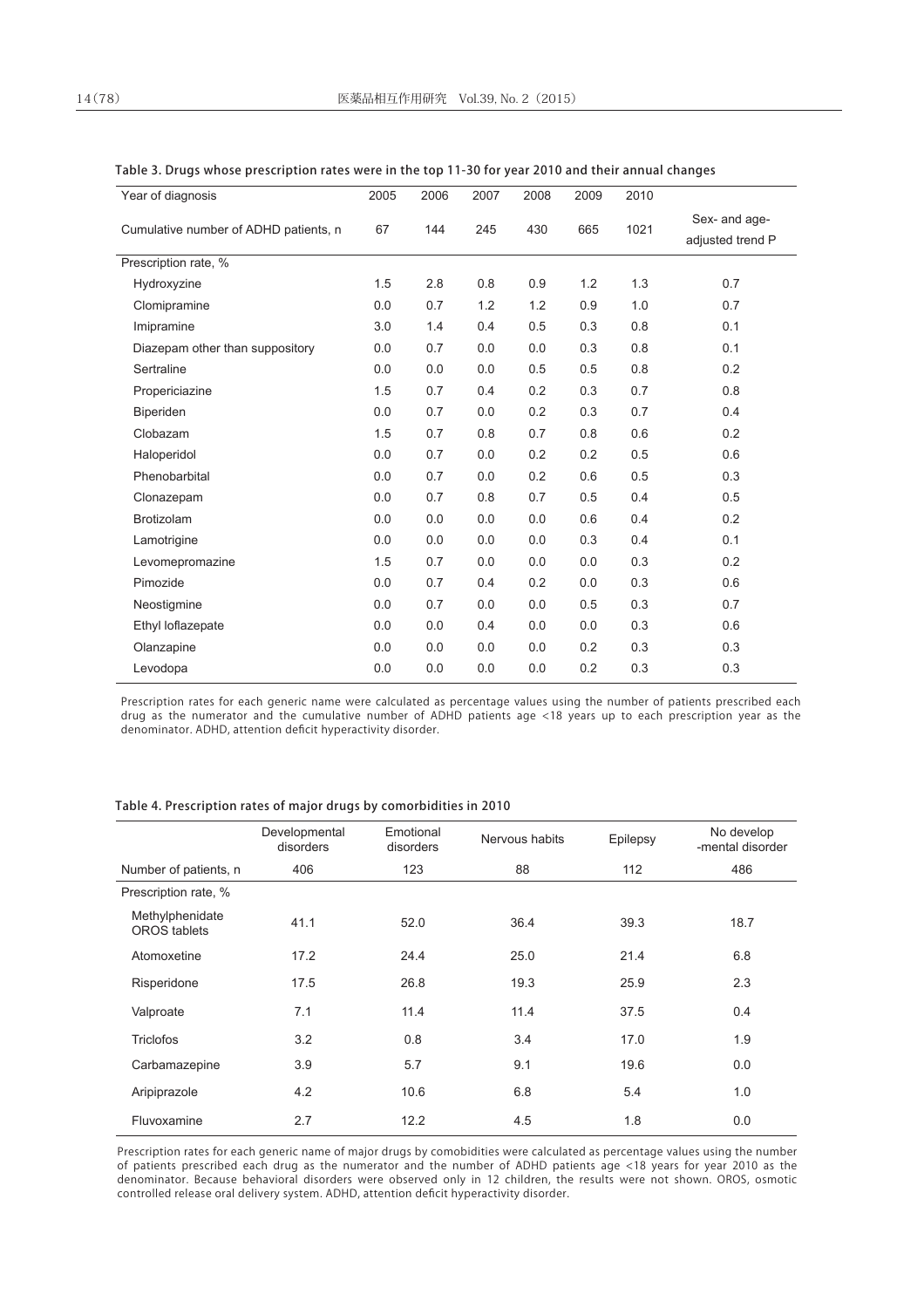#### **Discussion**

The present study found that methylphenidate tablet/powder might have been mainly used for children with ADHD before the approval of methylphenidate OROS tablets and atomoxetine, and the prescription rates of methylphenidate OROS tablets and atomoxetine increased in recent years. Many medications not indicated for ADHD in children have also been used in these patients, suggesting the possibility that these medications have been used off-label to treat ADHD.

According to several reports on drug utilization in children (0 to 17 years) in the US, methylphenidate and amphetamine salts are widely used as ADHD medications, whereas atomoxetine, which is on the increase in Japan, is seeing a downward trend in the US, while utilization of dexmethylphenidate, lisdexamfetamine, and guanfacine has increased $5$ . There is also a slight upward trend in the utilization of central nervous system agents, which include ADHD medications, in the  $US^{5,6}$ . These studies illustrate the difference in utilization of ADHD medications between Japan and other countries, and this highlights the need for a Japan-specific understanding of drug utilization.

Differences in utilization of ADHD medications are presumably greatly influenced by the content of different ADHD treatment guidelines, irrespective of differences in indications and off-label use. The guidelines for the diagnosis and treatment of ADHD in Japan recommend methylphenidate OROS tablets and atomoxetine as first-line drugs<sup>3)</sup>. In the US, the Texas Children's Medication Algorithm Project recommends central nervous stimulants, such as methylphenidate, as first-line drugs, and combined use of atomoxetine and central nervous stimulants, as well as antidepressants (serotonin and norepinephrine reuptake inhibitors; SNRIs) and alpha-2 agonists, as second-line drugs and beyond<sup>7)</sup>. European clinical guidelines for hyperkinetic disorder recommend central nervous stimulants, such as methylphenidate, as first-line drugs, and noradrenergic agents, such as atomoxetine, if there is no improvement<sup>8)</sup>. One of the reasons for the wide use of methylphenidate and atomoxetine seen in this study might be that, in addition to being approved for ADHD in Japan, these drugs are

recommended as first- or second-line treatment in all guidelines. It is unclear from the present study whether the prescribed medications were used as first-line therapy. However, a questionnaire survey of Japanese physicians on prescribing practices for drug treatment of pediatric ADHD patients found that methylphenidate OROS tablets and atomoxetine were prescribed as first- and second-line drugs by 92.5% and 89.4% of respondents, respectively $9$ .

Apart from methylphenidate OROS tablets and atomoxetine, pediatric ADHD patients in Japan have often been prescribed antipsychotics, antidepressants, antiepileptic drugs, and nonbarbiturate agents. It is possible that prescribing trends among physicians differ according to type of comorbidity and guidelines consulted, and this may be a factor in the off-label use of drugs to treat pediatric ADHD in Japan. The present study suggested that risperidone, valproate, triclofos, and aripiprazole might be prescribed as off-label use in pediatric ADHD patients. In the questionnaire survey of Japanese physicians mentioned above, many respondents cited risperidone, aripiprazole, antiepileptic drugs, and SSRIs as drugs they would like to see approved for clinical use in children with developmental disorders<sup>9)</sup>. It is therefore likely that some drugs are knowingly used off-label because physicians are forced by necessity to do so. Given the possibility that patients suffering adverse reactions following off-label use might not receive the appropriate remedial care, there is an urgent need to gather data to evaluate efficacy and safety based on actual utilization, to decide whether or not to expand the indications, and to eliminate discrepancies between package inserts and guidelines, using health insurance claims data and other information sources.

Recently, cases of sudden death, myocardial infarction, and stroke among children who were treated with drugs for ADHD were reported as adverse events in Canada and the United States<sup>10,11)</sup>. In response, the United States Food and Drug Administration (FDA) and the Agency for Healthcare Research and Quality (AHRQ) embarked on a large-scale, joint study of ADHD medications and cardiovascular risk using health insurance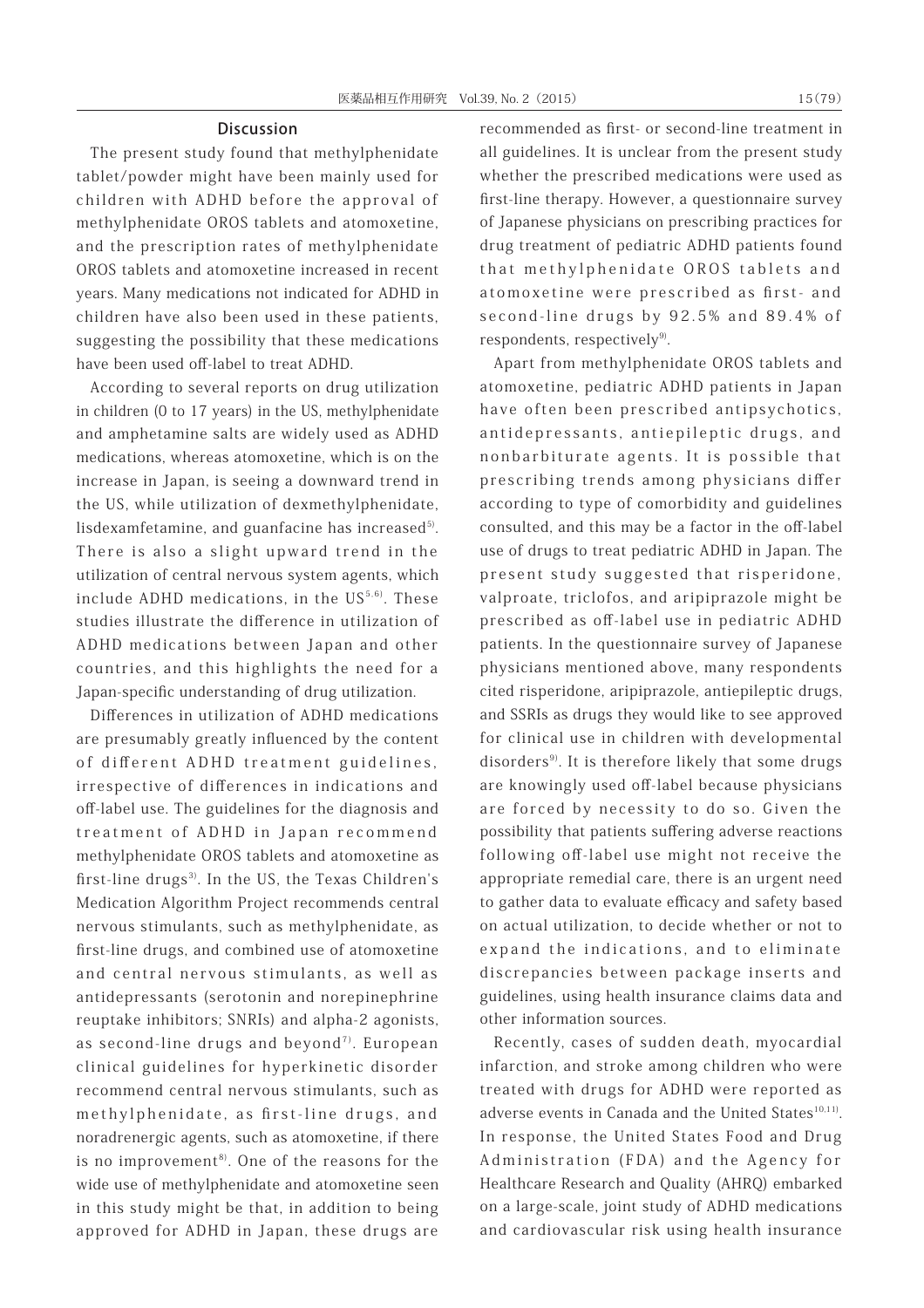data<sup>12)</sup>. The study concluded that even if there is an increased risk, the absolute risk is low, and there is no evidence of a link between current use of ADHD medication and serious cardiovascular risk $12$ . Subsequently, however, effects of ADHD medications on cardiovascular risk factors have been reported<sup>13,14)</sup>. The prevalence of pediatric ADHD patients slightly increased in this study. This phenomenon might be partly caused by increasing mean age of father due to trend of late marriage<sup>15)</sup> and increasing the opportunity of exposure to environmental chemicals<sup>16)</sup>. Additionally, because prescription rate of psychotropic drugs for children with ADHD were gradually increased in this study, combination therapies might be increased. Okumura Y et al. also reported that ADHD medications were used as combination therapy with other psychotropic agents in 17% of outpatients aged 18 years or younger in Japan $17$ . Therefore, we also need to establish the baseline for regular monitoring of adverse drug reactions by these drugs and combination therapies for children with ADHD.

There are some limitations to the present study. Because prescription dates could only be determined to the month and year of diagnosis listed on the hospital admission/non-admission claims data, the dates of all prescriptions and diagnoses within the same month were identical. It is therefore possible that some drug prescriptions in the tabulated data were made in the same month as a new diagnosis of ADHD but before the actual diagnosis. In addition, all ADHD diagnoses and comorbidity terms were based on the health insurance claims and, therefore, need to be validated.

# Conclusion

Prescription patterns of drugs for children with ADHD changed before and after the approval of methylphenidate OROS tablets and atomoxetine in Japan. We need to establish the baseline for regular monitoring of adverse drug reactions by drugs for children with ADHD.

# Acknowledgement

This work was supported by a grant from the Ministry of Health, Labour and Welfare (MHLW) of Japan (H24-iyaku-wakate-011). The authors would like to thank the Research Group for Health Administrative Data and the Japan Medical Data Center Co., Ltd.

# References

- 1)Carton L, Cottencin O, Lapeyre-Mestre M, Geoffroy PA, Favre J, Simon N. Off-label prescribing of antipsychotics in adults, children and elderly individuals: a systematic review of recent prescription trends. Curr Pharm Des. 21, 3280-97, 2015.
- 2)Kimura S, Sato T, Ikeda S, Noda M, Nakayama T. Development of a database of health insurance claims: standardization of disease classifications and anonymous record linkage. J Epidemiol. 20, 413-9, 2010.
- 3)Saito K, Watanabe K. The guidelines for the diagnosis and treatment of ADHD. Jiho, Inc. Tokyo. 2008. (in Japanese)
- 4)World Health Organization Collaborating Centre for Drug Statistics Methodology. http://www.whocc.no/news/ (Accessed 8 Sep 2015)
- 5)Chai G, Governale L, McMahon AW, Trinidad JP, Staffa J, Murphy D. Trends of outpatient prescription drug utilization in US children, 2002-2010. Pediatrics. 130, 23-31, 2012.
- 6)Zuvekas SH, Vitiello B. Stimulant medication use in children: a 12-year perspective. Am J Psychiatry. 169, 160-6, 2012.
- 7)Pliszka SR, Crismon ML, Hughes CW, Corners CK, Emslie GJ, Jensen PS, McCracken JT, Swanson JM, Lopez M; Texas Consensus Conference Panel on Pharmacotherapy of Childhood Attention Deficit Hyperactivity Disorder. The Texas Children's Medication Algorithm Project: revision of the algorithm for pharmacotherapy of attention-deficit/hyperactivity disorder. J Am Acad Child Adolesc Psychiatry. 45, 642-57, 2006.
- 8)Taylor E, Döpfner M, Sergeant J, Asherson P, Banaschewski T, Buitelaar J, Coghill D, Danckaerts M, Rothenberger A, Sonuga-Barke E, Steinhausen HC, Zuddas A. European clinical guidelines for hyperkinetic disorder -- first upgrade. Eur Child Adolesc Psychiatry. 13